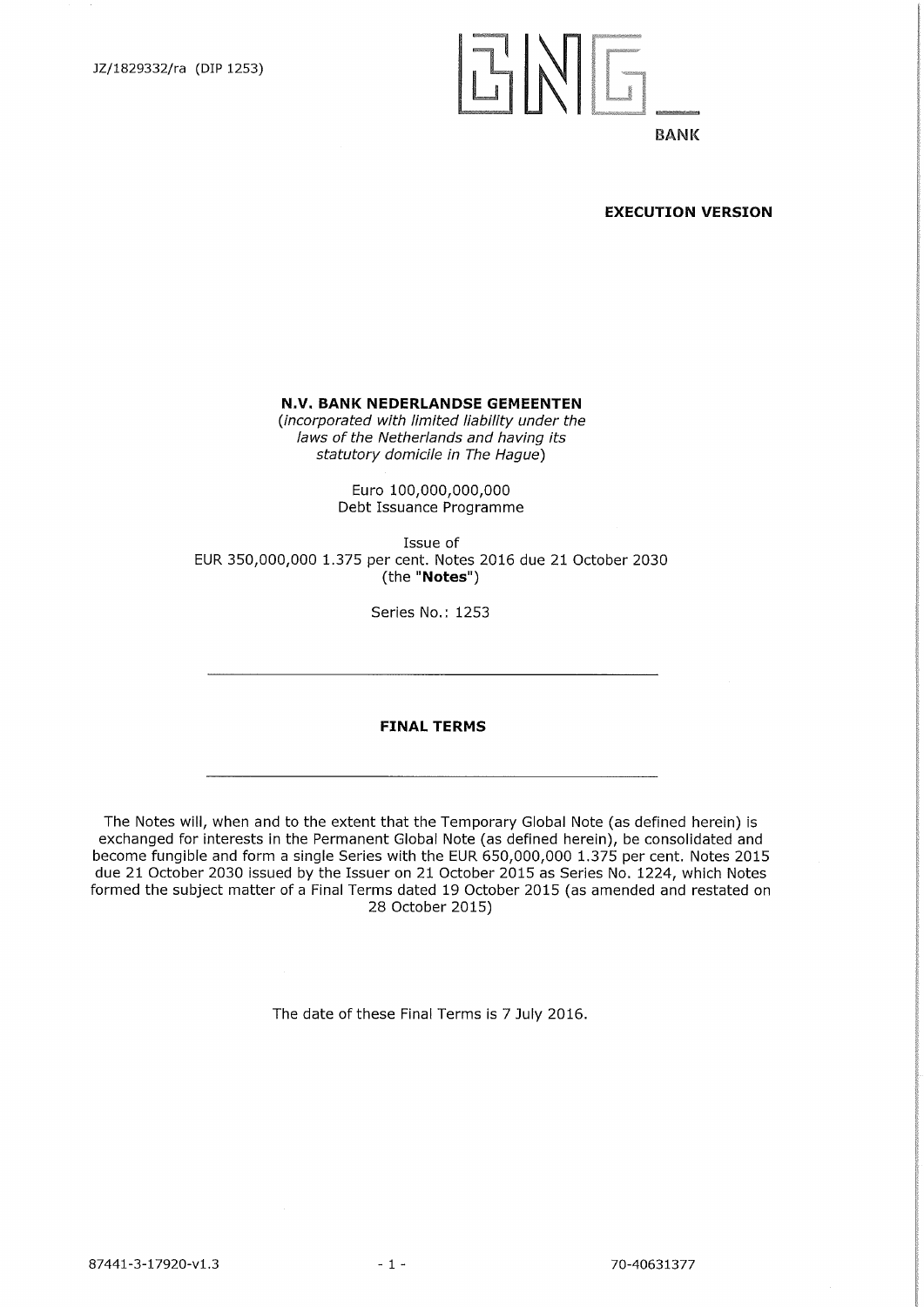

The Base Prospectus referred to below (as completed by these Final Terms) has been prepared on the basis that any offer of Notes in any Member State of the European Economic Area which has implemented the Prospectus Directive (each, a **"Relevant Member State")** will be made pursuant to an exemption under the Prospectus Directive, as implemented in that Relevant Member State, from the requirement to publish a prospectus for offers of the Notes. Accordingly any person making or intending to make an offer in that Relevant Member State of the Notes may only do so in circumstances in which no obligation arises for the Issuer or any Joint Lead Manager to publish a prospectus pursuant to Article 3 of the Prospectus Directive or supplement a prospectus pursuant to Article 16 of the Prospectus Directive, in each case, in relation to such offer. Neither the Issuer nor any Joint Lead Manager has authorised, nor do they authorise, the making of any offer of Notes in any other circumstances.

The expression **"Prospectus Directive"** means Directive 2003/71/EC (and any amendments thereto, to the extent implemented in the Relevant Member State), and includes any relevant implementing measure in the Relevant Member State.

Terms used herein shall be deemed to be defined as such for the purposes of the terms and conditions as referred to on pages 61 up to and including 96 of the base prospectus of the Issuer relating to the Programme, dated 27 May 2015 (the **"2015 Terms and Conditions")** which have been incorporated by reference in, and form part of, the base prospectus dated 27 May 2016 (the **"Base Prospectus")** issued in relation to the Euro 100,000,000,000 debt issuance programme of N.V. Bank Nederlandse Gemeenten which constitutes a base prospectus for the purposes of the Prospectus Directive. This document constitutes the Final Terms of the Notes described herein for the purposes of Article 5.4 of the Prospectus Directive and must be read in conjunction with the Base Prospectus, save in respect of the 2015 Terms and Conditions incorporated by reference therein. Full information on the Issuer and the Notes described herein is only available on the basis of a combination of these Final Terms and the Base Prospectus. However, a summary of the issue of the Notes is annexed to these Final Terms.

The Base Prospectus (and a copy of the 2015 Conditions) are available for viewing at the investor relations section of the Issuer's website, http://www.bngbank.n1/ investors, and at the offices of the Paying Agents in Amsterdam, Luxembourg and London specified in the Base Prospectus. Copies may, upon oral or written request, also be obtained from the Paying Agents.

These Final Terms do not constitute, and may not be used for the purposes of, an offer or solicitation by anyone in any jurisdiction in which such offer or solicitation is not authorised or to any person to whom it is unlawful to make such offer or solicitation; and no action is being taken to permit an offering of the Notes or the distribution of these Final Terms in any jurisdiction where such action is required.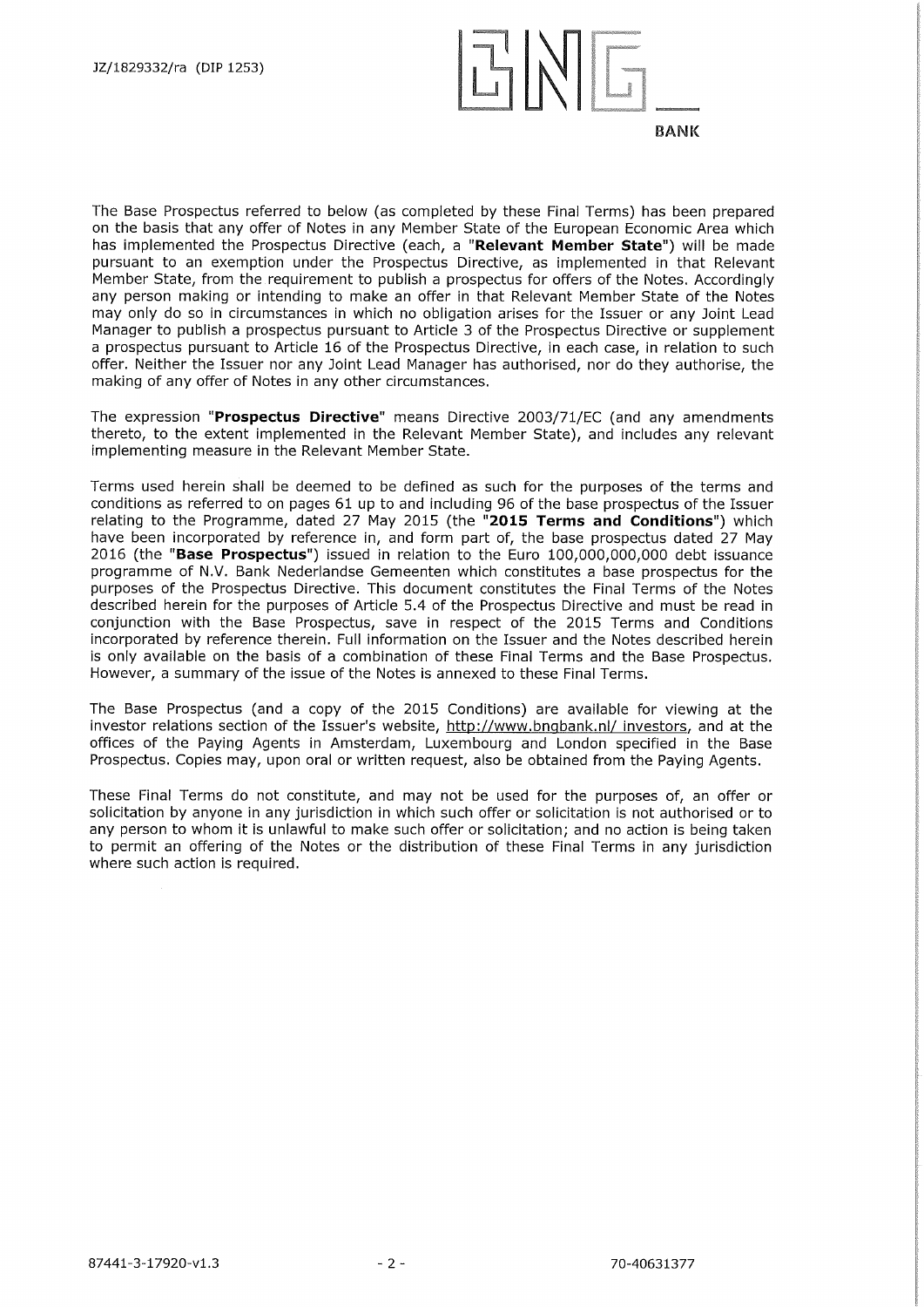

# **PART A — CONTRACTUAL TERMS**

The terms of the Notes are as follows:

| 1.  | Issuer:        |                                                        | N.V. Bank Nederlandse Gemeenten                                                                                                                                                                                                                                                                                                                        |  |
|-----|----------------|--------------------------------------------------------|--------------------------------------------------------------------------------------------------------------------------------------------------------------------------------------------------------------------------------------------------------------------------------------------------------------------------------------------------------|--|
| 2.  |                | Series Number:                                         | 1253                                                                                                                                                                                                                                                                                                                                                   |  |
|     |                |                                                        | The Notes will, on the Exchange Date (as defined<br>below), be consolidated, become fungible and form a<br>single Series with the existing EUR 650,000,000<br>1.375 per cent. Notes 2015 due 21 October 2030<br>issued by the Issuer on 21 October 2015 as Series<br>No. 1224 (the "Original Notes")                                                   |  |
| З.  |                | Specified Currency or Currencies:                      | Euro ("EUR")                                                                                                                                                                                                                                                                                                                                           |  |
| 4.  |                | Aggregate Nominal Amount:                              | EUR 350,000,000                                                                                                                                                                                                                                                                                                                                        |  |
|     |                |                                                        | After the Notes are consolidated and become fungible<br>with the Original Notes on the Exchange Date, the<br>Aggregate Nominal Amount of the Series will be EUR<br>1,000,000,000, consisting of the Aggregate Nominal<br>Amount of the Notes, being EUR 350,000,000 and<br>the Aggregate Nominal Amount of the Original Notes<br>being EUR 650,000,000 |  |
| 5.  | Issue Price:   |                                                        | 109.683 per cent. of the Aggregate Nominal Amount<br>plus accrued interest in respect of the period from<br>and including the Interest Commencement Date to<br>but excluding the Issue Date                                                                                                                                                            |  |
| 6.  | (i)            | Specified<br>Denomination(s):                          | EUR 1,000                                                                                                                                                                                                                                                                                                                                              |  |
|     | (ii)           | <b>Calculation Amount:</b>                             | EUR 1,000                                                                                                                                                                                                                                                                                                                                              |  |
| 7.  | (i)            | Issue Date:                                            | 11 July 2016                                                                                                                                                                                                                                                                                                                                           |  |
|     | (ii)           | Interest Commencement<br>Date:                         | 21 October 2015                                                                                                                                                                                                                                                                                                                                        |  |
| 8.  | Maturity Date: |                                                        | 21 October 2030                                                                                                                                                                                                                                                                                                                                        |  |
| 9.  |                | <b>Interest Basis:</b>                                 | 1.375 per cent. Fixed Rate                                                                                                                                                                                                                                                                                                                             |  |
|     |                |                                                        | (further particulars specified below)                                                                                                                                                                                                                                                                                                                  |  |
| 10. |                | Redemption/Payment Basis:                              | Subject to any purchase and cancellation or early<br>redemption, the Notes will be redeemed on the<br>Maturity Date at 100 per cent. of their nominal<br>amount                                                                                                                                                                                        |  |
|     |                |                                                        | (further particulars specified below)                                                                                                                                                                                                                                                                                                                  |  |
| 11. |                | Put/Call Options:                                      | Not Applicable                                                                                                                                                                                                                                                                                                                                         |  |
| 12. |                | Date Board approval for issuance<br>of Notes obtained: | Not Applicable                                                                                                                                                                                                                                                                                                                                         |  |
|     |                | PROVISIONS RELATING TO INTEREST (IF ANY) PAYABLE       |                                                                                                                                                                                                                                                                                                                                                        |  |
| 13. |                | <b>Fixed Rate Note Provisions</b>                      | Applicable                                                                                                                                                                                                                                                                                                                                             |  |
|     | (i)            | Fixed Rate(s) of Interest:                             | 1.375 per cent. per annum payable annually in arrear                                                                                                                                                                                                                                                                                                   |  |

 $\mathcal{A}$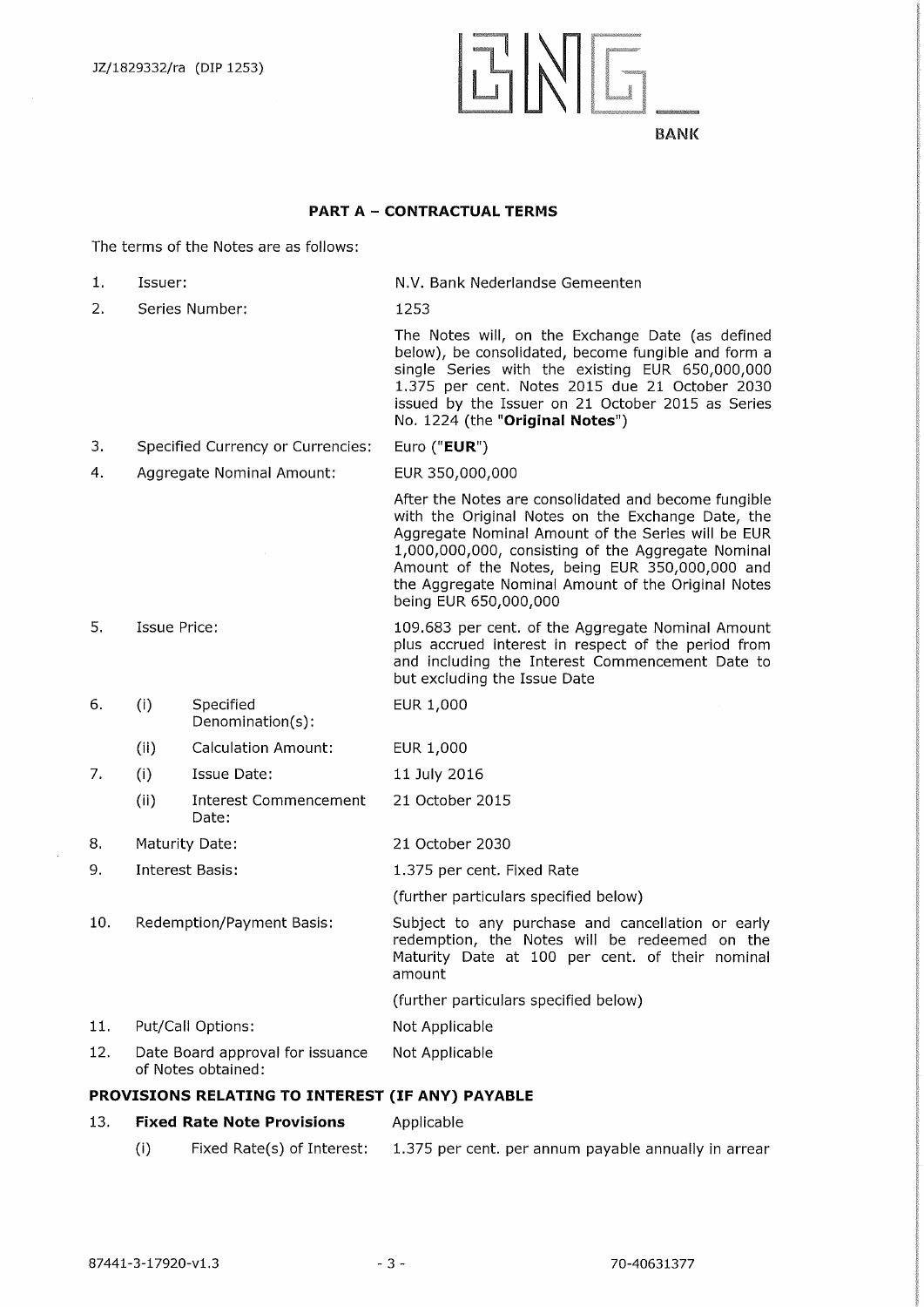

|     | (ii)                                                         | Interest Payment<br>$Date(s)$ :      | 21 October in each year up to and including the<br>Maturity Date, subject to adjustment for payment<br>purposes only in accordance with the Following<br><b>Business Day Convention</b> |  |  |
|-----|--------------------------------------------------------------|--------------------------------------|-----------------------------------------------------------------------------------------------------------------------------------------------------------------------------------------|--|--|
|     | (iii)                                                        | Fixed Coupon Amount(s):              | EUR 13.75 per Calculation Amount                                                                                                                                                        |  |  |
|     | (iv)                                                         | Broken Amount(s):                    | Not Applicable                                                                                                                                                                          |  |  |
|     | (v)                                                          | Day Count Fraction:                  | Actual/Actual (ICMA)                                                                                                                                                                    |  |  |
|     | (vi)                                                         | Regular Date(s):                     | 21 October in each year                                                                                                                                                                 |  |  |
| 14. |                                                              | <b>Floating Rate Note Provisions</b> | Not Applicable                                                                                                                                                                          |  |  |
| 15. |                                                              | <b>Zero Coupon Note Provisions</b>   | Not Applicable                                                                                                                                                                          |  |  |
| 16. | <b>Dual Currency Interest Note</b><br><b>Provisions</b>      |                                      | Not Applicable                                                                                                                                                                          |  |  |
| 17. | <b>Reverse Floater Interest Note</b><br><b>Provisions</b>    |                                      | Not Applicable                                                                                                                                                                          |  |  |
| 18. | <b>Step-Down Interest Note</b><br><b>Provisions</b>          |                                      | Not Applicable                                                                                                                                                                          |  |  |
| 19. | <b>Step-Up Interest Note</b><br><b>Provisions</b>            |                                      | Not Applicable                                                                                                                                                                          |  |  |
| 20. | <b>Dual Currency Redemption</b><br><b>Note Provisions</b>    |                                      | Not Applicable                                                                                                                                                                          |  |  |
|     |                                                              | PROVISIONS RELATING TO REDEMPTION    |                                                                                                                                                                                         |  |  |
| 21. |                                                              | Issuer Call Option:                  | Not Applicable                                                                                                                                                                          |  |  |
| 22. |                                                              | Investor Put Option:                 | Not Applicable                                                                                                                                                                          |  |  |
| 23. |                                                              | Final Redemption Amount:             | EUR 1,000 per Calculation Amount                                                                                                                                                        |  |  |
| 24. | Early Redemption Amount(s)<br>payable per Calculation Amount |                                      | EUR 1,000 per Calculation Amount                                                                                                                                                        |  |  |

Notes:

27. Temporary Global Note

Global Note:

on redemption (a) for taxation reasons (Condition 6(b)) or (b) on the occurrence of an event of

**GENERAL PROVISIONS APPLICABLE TO THE NOTES**  25. Form of Notes: Bearer Notes 26. Temporary Global Note Not Applicable

default (Condition 7):

exchangeable for Definitive

exchangeable for a Permanent

Applicable. The Notes will initially be represented upon issue by a temporary global note (the **"Temporary Global Note")** in bearer form without interest coupons attached, which will be exchangeable on or after the date falling 40 days after the Issue Date (the **"Exchange Date")** in accordance with the terms thereof, for interests in a permanent global note (the **"Permanent Global Note"),** upon certification as to non-U.S. beneficial

ownership as provided therein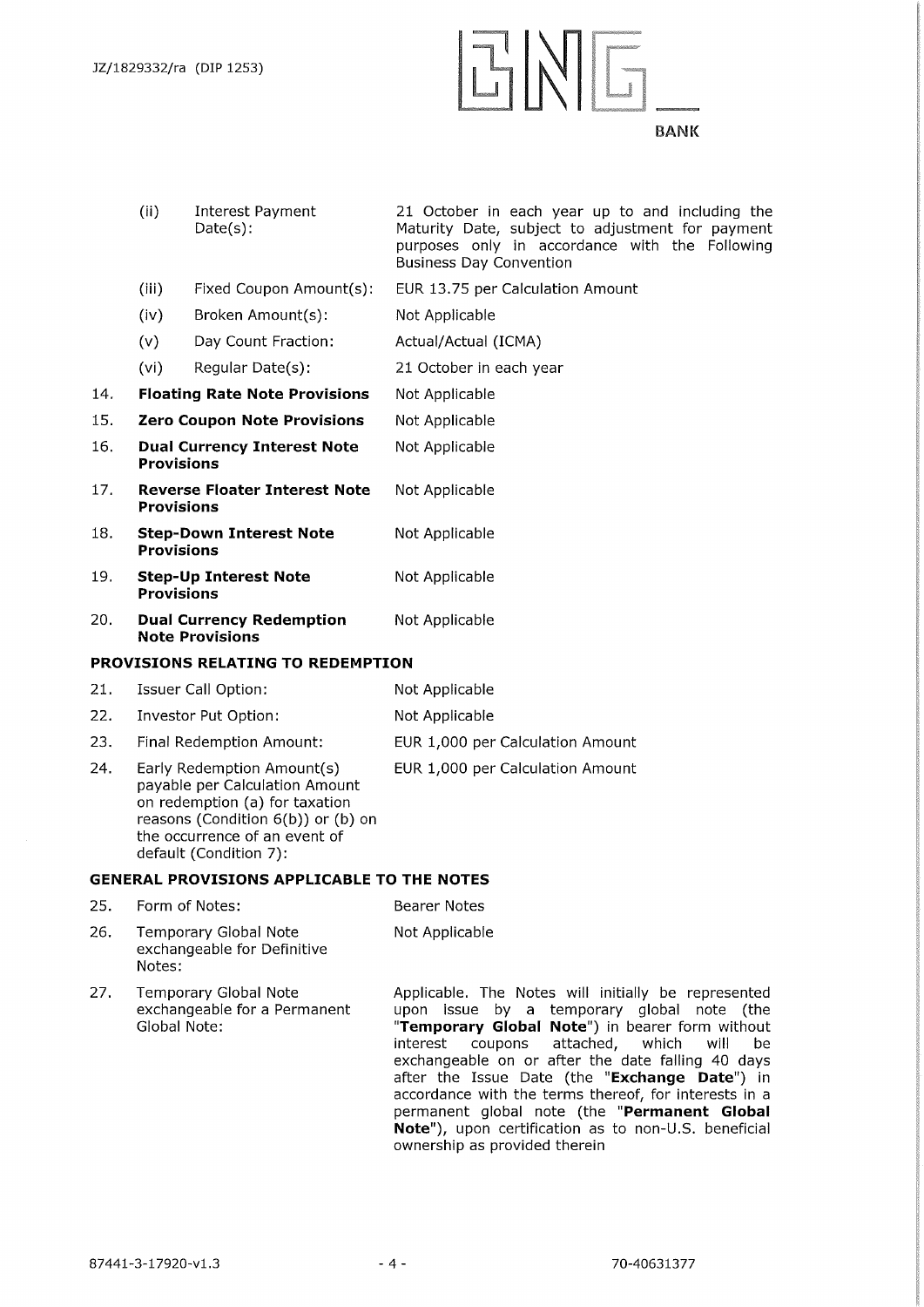

Where a Global Note is to be cleared through Euroclear, Clearstreann Luxembourg or any other relevant clearing system and is exchangeable for Definitive Notes at any time or where Definitive Notes will definitely be issued, the Notes may only be issued in such denominations as Euroclear, Clearstream Luxembourg or any such other relevant clearing system will permit at that time. In particular, the Notes may not have denominations that include integral multiples of an amount if such amount is not divisible by the minimum denomination of such Notes

- 28. Permanent Global Note exchangeable for Definitive Notes: Applicable, but only as set out in Condition 1(e), except that in each case a Permanent Global Note which forms part of a securities deposit *(girodepot)*  with Euroclear Netherlands shall only be exchangeable within the limited circumstances as described in the Netherlands Securities Giro Act *(Wet giraal effectenverkeer)* and such exchange will be made in accordance therewith, the Euroclear Netherlands' terms and conditions and operational documents
- 29. Registered Notes: Not Applicable

30. New Global Note: Applicable

31. New Safekeeping Structure: Not Applicable

- 32. Additional Financial Centre(s) or other special provisions relating to payment dates: Not Applicable
- 33. Talons for future Coupons or Not Applicable Receipts to be attached to Definitive Notes (and dates on which such Talons mature):
- 34. Details relating to Installment Not Applicable Notes:

35. Redenomination: Not Applicable

#### **PURPOSE OF FINAL TERMS**

These Final Terms comprise the final terms required for issue and admission to trading on the Luxembourg Stock Exchange of the Notes described herein pursuant to the Euro 100,000,000,000 Debt Issuance Programme of the Issuer.

Signed on behalf of N.V. BANK NEDERLANDSE GEMEENTEN:

By: Mrs. M.V. Ketting Duly authorised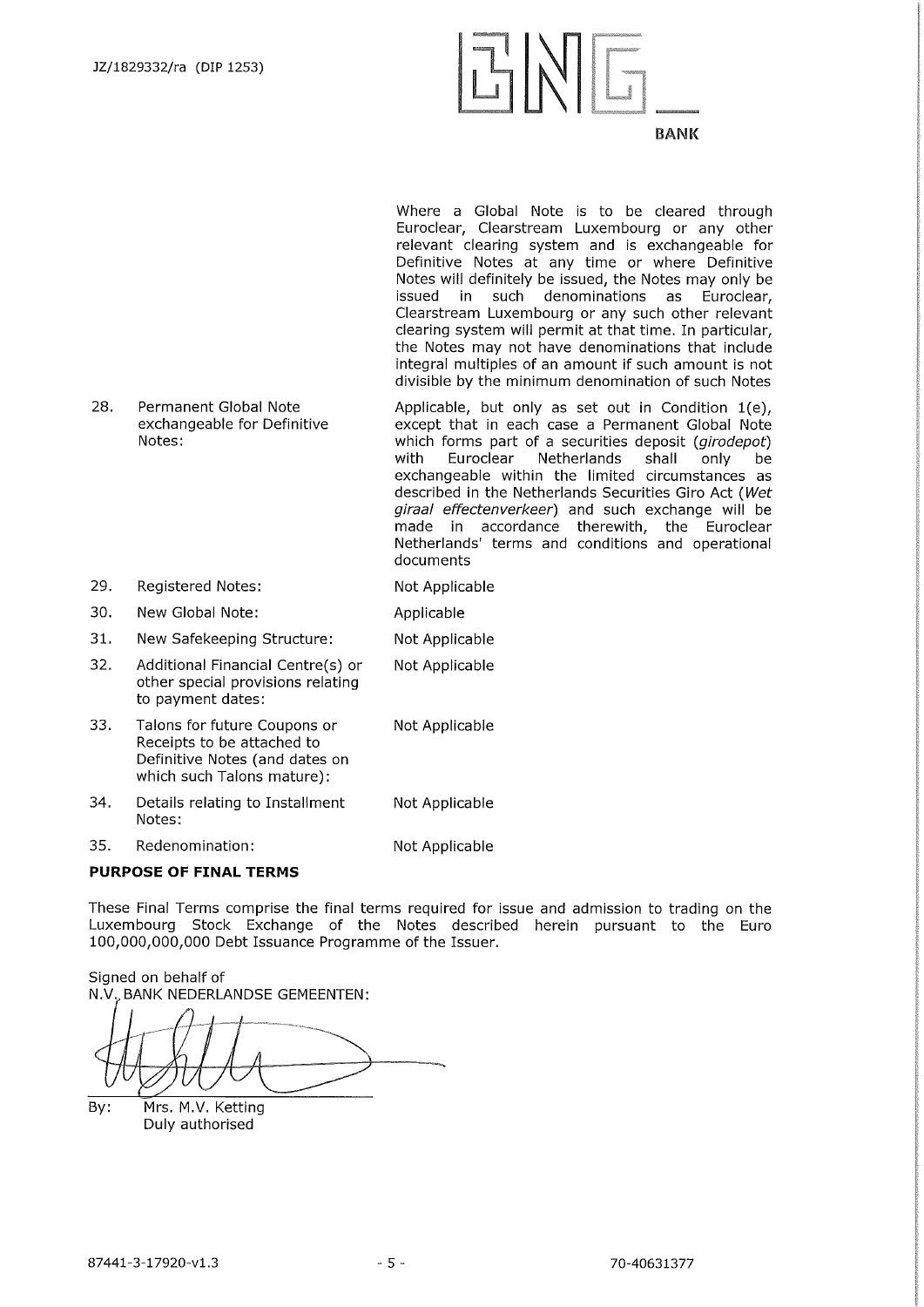

#### **PART B — OTHER INFORMATION**

#### **1. LISTING**

(i) Admission to trading: Application is expected to be made by the Issuer (or on its behalf) for the Notes to be admitted to trading on the regulated market of the Luxembourg Stock Exchange with effect from the Issue Date

> The Original Notes have been admitted to trading on the regulated market of the Luxembourg Stock Exchange

(ii) Estimate of total expenses relating to admission to trading: EUR 400 (listing fee)

#### **2. RATINGS**

The Notes are expected to be rated:

| Standard & Poor's Credit Market Services Europe Limited: | AAA   |
|----------------------------------------------------------|-------|
| Fitch Ratings Limited:                                   | $AA+$ |
| Moody's Investors Service Limited:                       | Ааа   |

#### **3. INTERESTS OF NATURAL AND LEGAL PERSONS INVOLVED IN THE ISSUE/OFFER**

Except for the commissions payable to the Joint Lead Managers, described in the first paragraph under "Plan of Distribution" in the Base Prospectus, so far as the Issuer is aware, no person involved in the offer of the Notes has an interest material to the offer. The Joint Lead Managers and their affiliates have engaged, and may in the future engage, in investment banking and/or commercial banking transactions with, and may perform other services for, the Issuer and its affiliates in the ordinary course of business.

#### 4 **REASONS FOR THE OFFER, ESTIMATED NET PROCEEDS AND TOTAL EXPENSES**

- (i) Reasons for the offer: The net proceeds of the issue of the Notes will be used by the Issuer for general corporate purposes
- (ii) Estimated net proceeds: EUR 387,011,811.48 (including accrued interest)
- (iii) Estimated total expenses: Not Applicable

#### **5. INDICATION OF YIELD (Fixed Rate Notes only)**

0.662 per cent. per annum

The yield is calculated at the Issue Date on the basis of the Issue Price. It is not an indication of future yield

#### **6. HISTORIC INTEREST RATES (Floating Rate Notes only)**

Not Applicable

#### **7. PERFORMANCE OF RATE[S] OF EXCHANGE AND EXPLANATION OF EFFECT ON VALUE OF INVESTMENT (Dual Currency Interest Notes, Dual Currency Redemption Notes and Variable Interest Rate Notes only)**

Not Applicable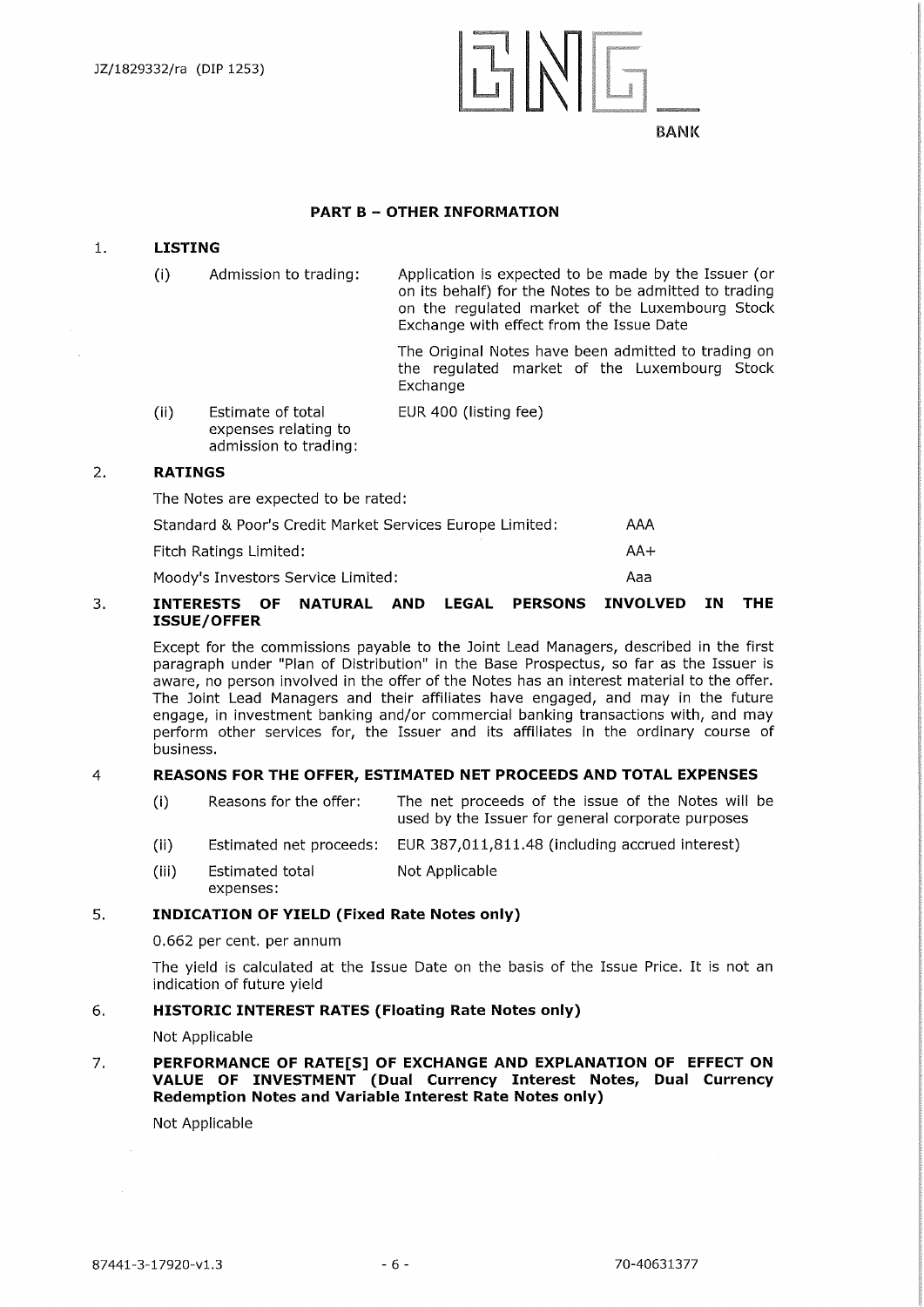# $7 N$  $\Box$   $\Box$   $\Box$ *1,57.XgP.a.§,g001*

**BANK** 

#### **8. OPERATIONAL INFORMATION**

| ISIN Code:       | Until the Notes are consolidated, become fungible<br>and form a single Series with the Original Notes on<br>the Exchange Date, they will have the temporary<br>ISIN Code XS1443131781; afterwards, the Notes will<br>have the same ISIN Code as the Original Notes,<br>which is XS1309529680 |  |  |
|------------------|----------------------------------------------------------------------------------------------------------------------------------------------------------------------------------------------------------------------------------------------------------------------------------------------|--|--|
| Common Code:     | Until the Notes are consolidated, become fungible<br>and form a single Series with the Original Notes on<br>the Exchange Date, they will have the temporary<br>Common Code 144313178; afterwards, the Notes<br>will have the same Common Code as the Original<br>Notes, which is 130952968   |  |  |
| Clearing System: | Euroclear, Euroclear's offices are situated at 1<br>Boulevard du Roi Albert II, B-1210 Brussels, Belgium                                                                                                                                                                                     |  |  |
|                  | Clearstream, Luxembourg. Clearstream,<br>Luxembourg's offices are situated at 42 Avenue J.F.<br>Kennedy, 1855 Luxembourg                                                                                                                                                                     |  |  |

Delivery against payment

Delivery:

Names and addresses of Paying Agent(s): As set out in the Base Prospectus

Intended to be held in a manner which would allow Eurosystem eligibility:

Yes. Note that the designation "yes" simply means that the Notes are intended upon issue to be deposited with Euroclear or Clearstream, Luxembourg as common safekeeper and does not necessarily mean that the Notes will be recognised as eligible collateral for Eurosystem monetary policy and intra-day credit operations by the Eurosystem either upon issue or at any or all times during their life. Such recognition will depend upon the European Central Bank being satisfied that Eurosystem eligibility criteria have been met

# **9. DISTRIBUTION**

- $(i)$ Method of distribution: Syndicated
- $(ii)$ If syndicated, names and addresses of Dealers:

*Joint Lead Managers:* 

# **Citigroup Global Markets Limited**

Citigroup Centre Canada Square Canary Wharf London E14 5LB United Kingdom

#### **Goldman Sachs International**

Peterborough Court 133 Fleet Street London EC4A 2BB United Kingdom

(iii) Date of Subscription Agreement: 7 July 2016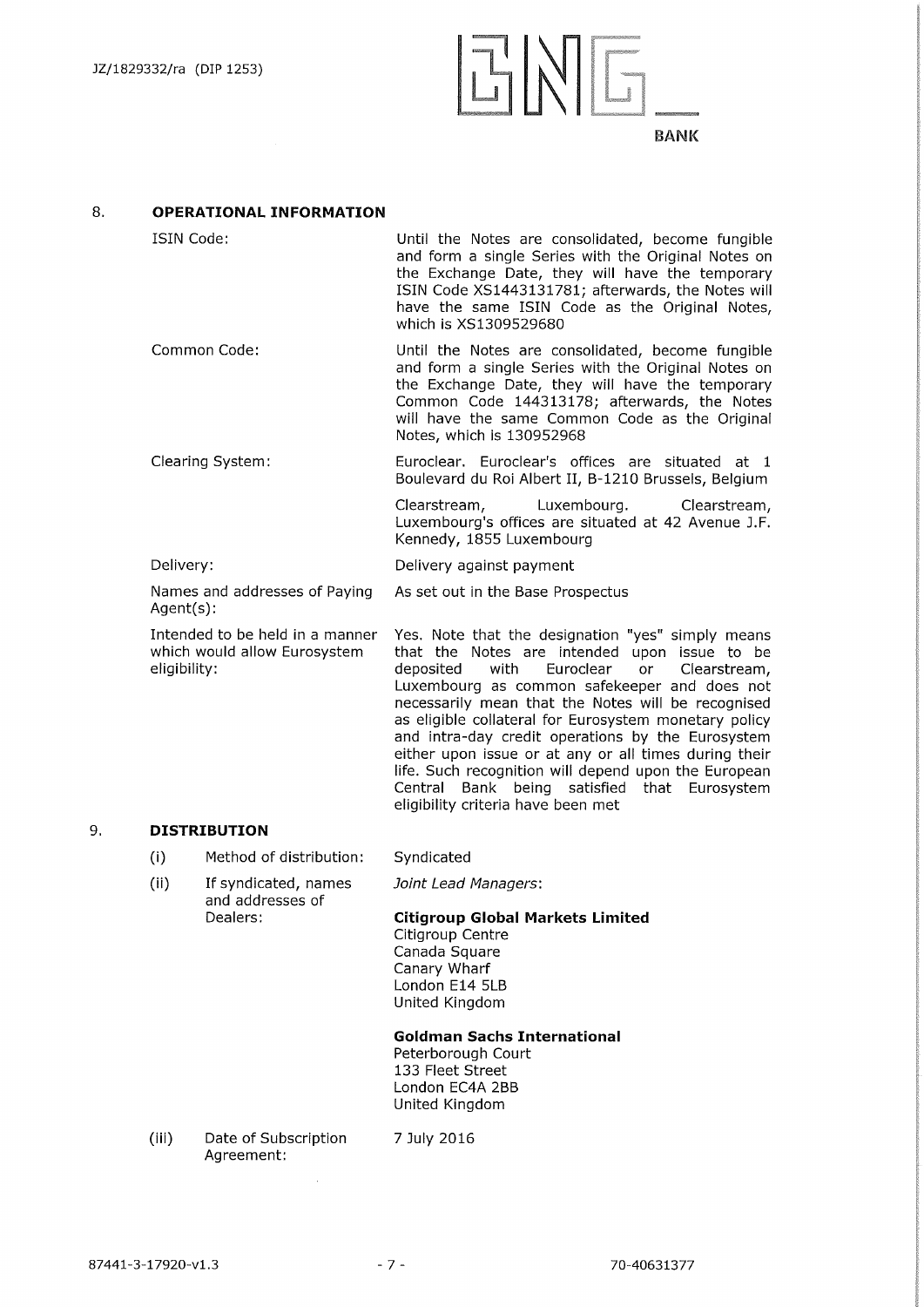IMP-M=0.M BANK

| (iv)   | <b>Stabilising Manager(s)</b><br>(if any):        | Not Applicable                                    |
|--------|---------------------------------------------------|---------------------------------------------------|
| (v)    | If non-syndicated, name<br>and address of Dealer: | Not Applicable                                    |
| (vi)   | Total commission and<br>concession:               | 0.10 per cent. of the Aggregate Nominal Amount    |
| (vii)  | U.S. Selling<br>Restrictions:                     | Regulation S Category 2; TEFRA D Rules applicable |
| (viii) | Non-exempt Offer:                                 | Not Applicable                                    |
| (ix)   | General Consent:                                  | Not Applicable                                    |
| (x)    | Other conditions to<br>consent:                   | Not Applicable                                    |

#### **10. TERMS AND CONDITIONS OF THE OFFER**

Not Applicable

#### **11. RESPONSIBILITY**

The Issuer accepts responsibility for the information contained in these Final Terms which, when read together with the Base Prospectus referred to above, contains all information that is material in the context of the issue of the Notes.

 $\sim$ 

#### **12. THIRD PARTY INFORMATION**

Not Applicable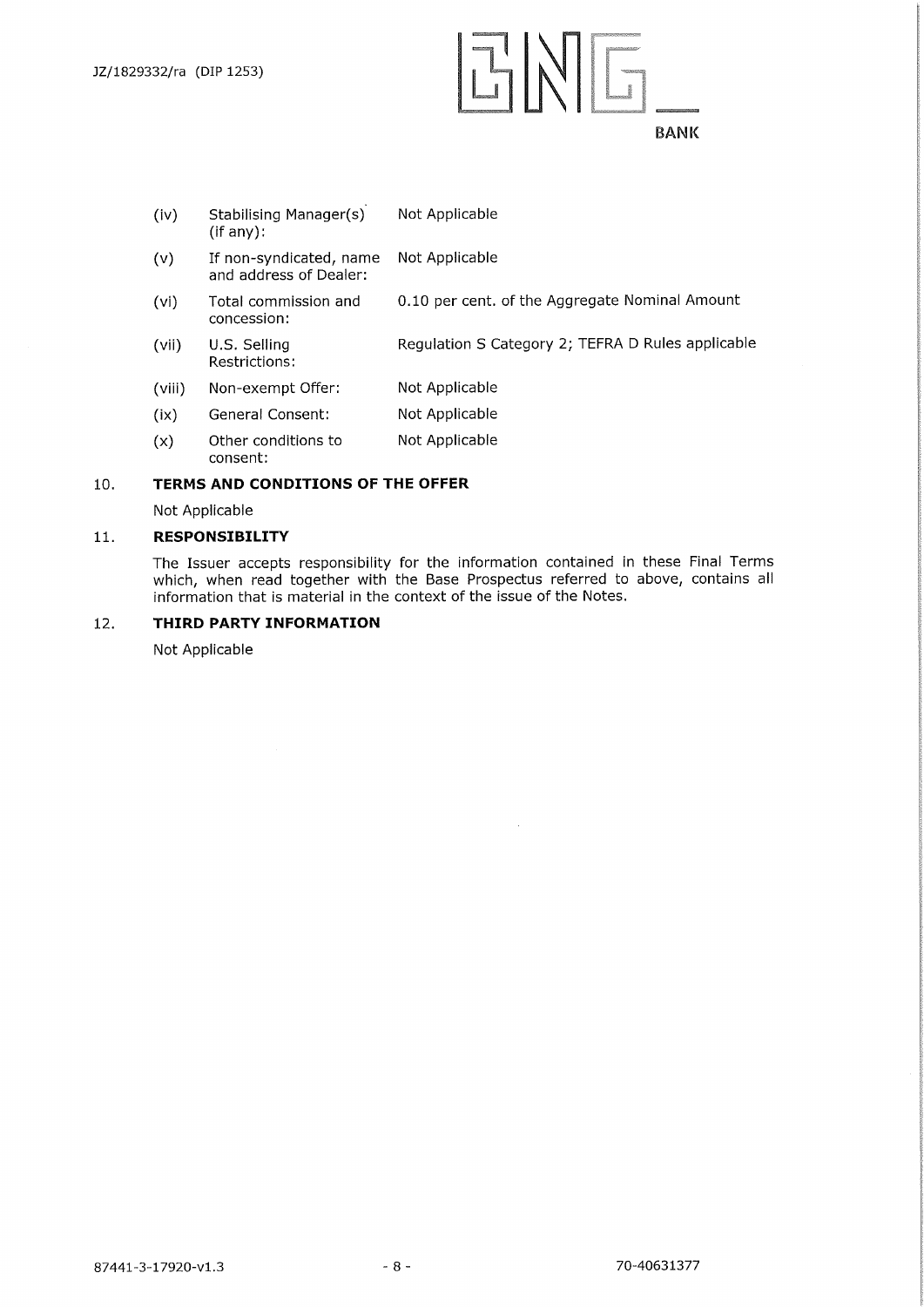

#### **SUMMARY OF THE NOTES**

Summaries are made up of disclosure requirements known as **"Elements".** These Elements are numbered in Sections  $A - E (A.1 - E.7)$ . This Summary contains all the Elements required to be included in a summary for this type of securities and the Issuer. Because some Elements are not required to be addressed, there may be gaps in the numbering sequence of the Elements. Even though an Element may be required to be inserted in a summary because of the type of securities and Issuer, it is possible that no relevant information can be given regarding the Element. In this case a short description of the Element should be included in the summary with the mention of 'Not Applicable'.

|                                                                                            | Section $A - Introduction$ and Warnings                                                                                    |                                                                                                                                                                                                                                                                                                                                                                                                                                                                                                                                                                                                                                                                                                                                                                                                                                                                                                                                                                             |  |  |
|--------------------------------------------------------------------------------------------|----------------------------------------------------------------------------------------------------------------------------|-----------------------------------------------------------------------------------------------------------------------------------------------------------------------------------------------------------------------------------------------------------------------------------------------------------------------------------------------------------------------------------------------------------------------------------------------------------------------------------------------------------------------------------------------------------------------------------------------------------------------------------------------------------------------------------------------------------------------------------------------------------------------------------------------------------------------------------------------------------------------------------------------------------------------------------------------------------------------------|--|--|
| A.1<br><b>Introduction and</b><br>warnings:<br>considering whether to invest in the Notes. |                                                                                                                            | This summary should be read as an introduction to the Base<br>Prospectus. Any decision to invest in the Notes should be based on<br>consideration of the Base Prospectus as a whole by the investor<br>including any documents incorporated by reference. Where a claim<br>relating to the information contained in the Base Prospectus is<br>brought before a court, the plaintiff investor might, under the<br>national legislation of the Member State, have to bear the costs of<br>translating the Base Prospectus before the legal proceedings are<br>initiated. Civil liability attaches only to those persons who have<br>tabled the summary including any translation thereof, but only if<br>the summary is misleading, inaccurate or inconsistent when read<br>together with the other parts of the Base Prospectus or it does not<br>provide, when read together with the other parts of the Base<br>Prospectus, key information in order to aid investors when |  |  |
| A.2                                                                                        | <b>Consent to use of</b><br>the Base<br><b>Prospectus:</b>                                                                 | Not Applicable. No Non-exempt Offer of the Notes will be made.                                                                                                                                                                                                                                                                                                                                                                                                                                                                                                                                                                                                                                                                                                                                                                                                                                                                                                              |  |  |
|                                                                                            |                                                                                                                            | <b>Section B - The Issuer</b>                                                                                                                                                                                                                                                                                                                                                                                                                                                                                                                                                                                                                                                                                                                                                                                                                                                                                                                                               |  |  |
| B.1                                                                                        | Legal and<br>commercial<br>name:                                                                                           | The legal name of the Issuer is N.V. Bank Nederlandse Gemeenten.<br>The commercial name of the Issuer is BNG Bank.                                                                                                                                                                                                                                                                                                                                                                                                                                                                                                                                                                                                                                                                                                                                                                                                                                                          |  |  |
| B.2                                                                                        | <b>Domicile and legal</b><br>form, applicable<br>legislation and<br>country of<br>incorporation:                           | BNG Bank is a public company with limited liability (naamloze<br>vennootschap) incorporated under the laws of the Netherlands,<br>having its statutory seat at The Hague, the Netherlands. BNG Bank<br>is registered in the trade register of the Chamber of Commerce<br>under no. 27008387.                                                                                                                                                                                                                                                                                                                                                                                                                                                                                                                                                                                                                                                                                |  |  |
| B.4b                                                                                       | <b>Description of any</b><br>known trends<br>affecting the<br><b>Issuer and the</b><br>industries in<br>which it operates: | BNG Bank's business and results of operations are affected by local<br>and global economic conditions, perceptions of those conditions<br>and future economic prospects. The outlook for the global economy<br>in the near- to medium-term remains uncertain due to several<br>factors, including geopolitical risks, concerns around global growth<br>and price stability. Risks to growth and stability stem mainly from<br>continued imbalances in Europe and elsewhere, low growth levels<br>in foreign markets and conflicts in Ukraine and the Middle East.<br>Furthermore, uncertainty about how economies will respond to<br>lower oil prices and the European Central Bank's (the "ECB")<br>monetary policy measures, including the implementation of the<br>quantitative easing ("QE") programme that commenced in March                                                                                                                                          |  |  |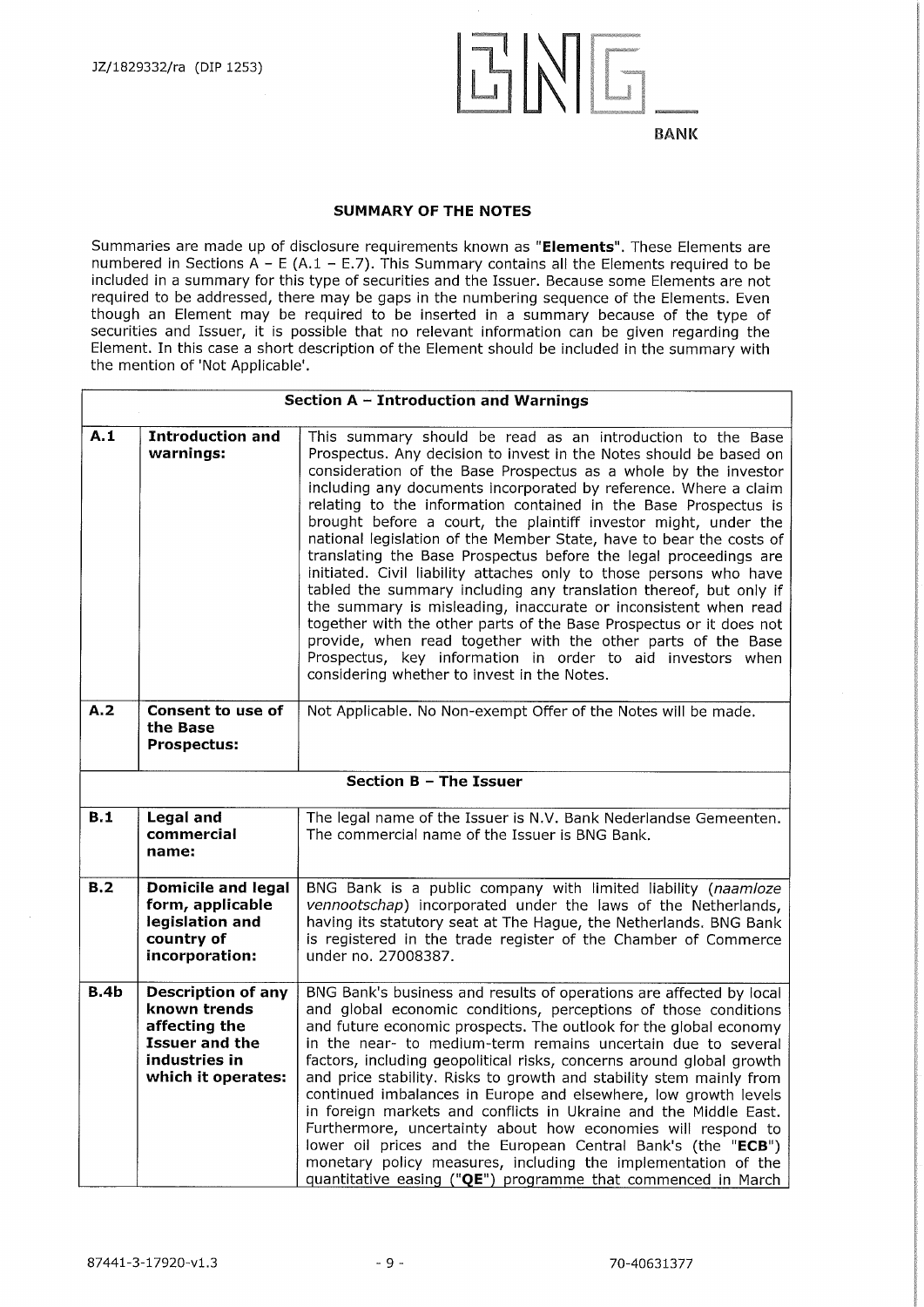

|             |                                                                                                         | 2015 affect growth and stability. In addition, there is a risk that<br>Europe may suffer from deflation causing consumers and<br>businesses to cut back on spending. The outlook for the economy<br>in the Netherlands remains modest.                                                                                                                                                                                                                                                                                                   |
|-------------|---------------------------------------------------------------------------------------------------------|------------------------------------------------------------------------------------------------------------------------------------------------------------------------------------------------------------------------------------------------------------------------------------------------------------------------------------------------------------------------------------------------------------------------------------------------------------------------------------------------------------------------------------------|
|             |                                                                                                         | BNG Bank's business is impacted generally by the business and<br>economic environment in which it operates, which itself is impacted<br>by factors such as changes in interest rates, securities prices,<br>credit and liquidity spreads, exchange rates, consumer spending,<br>business investment, real estate valuations, government spending,<br>inflation, the volatility and strength of the capital markets and<br>other de-stabilising forces such as geopolitical tensions or acts of<br>terrorism.                             |
|             |                                                                                                         | The introduction of, and changes to, taxes, levies or fees applicable<br>to BNG Bank's operations (such as the imposition of a financial<br>transactions tax and bank levy) has had and may in the future<br>have an adverse effect on its business and/or results of operations.                                                                                                                                                                                                                                                        |
|             |                                                                                                         | Although it is difficult for BNG Bank to predict what impact all of<br>the recent regulatory changes, developments and heightened<br>levels of scrutiny will have on BNG Bank, the enactment of<br>legislation and regulations in the Netherlands, changes in other<br>regulatory requirements and the transition to direct supervision by<br>the ECB, have resulted in increased capital and liquidity<br>requirements and increased operating costs and have impacted,<br>and are expected to continue to impact, BNG Bank's business. |
| <b>B.5</b>  | <b>Description of the</b><br><b>Issuer's group</b><br>and the Issuer's<br>position within<br>the group: | The outstanding shares in the share capital of BNG Bank are held<br>by the Dutch State (50%), with the remainder held by more than<br>95% of Dutch municipalities, 11 of the 12 Dutch provinces, and<br>one water board.                                                                                                                                                                                                                                                                                                                 |
|             |                                                                                                         | BNG Bank has a number of wholly owned subsidiaries that provide<br>services ancillary to the principal activity of BNG Bank of lending to<br>the public sector. These subsidiaries are:                                                                                                                                                                                                                                                                                                                                                  |
|             |                                                                                                         | BNG Gebiedsontwikkeling B.V.                                                                                                                                                                                                                                                                                                                                                                                                                                                                                                             |
|             |                                                                                                         | Hypotheekfonds voor Overheidspersoneel B.V.                                                                                                                                                                                                                                                                                                                                                                                                                                                                                              |
| <b>B.9</b>  | Profit forecast or<br>estimate:                                                                         | Not Applicable. BNG Bank has not made any public profit forecasts<br>or profit estimates.                                                                                                                                                                                                                                                                                                                                                                                                                                                |
| <b>B.10</b> | <b>Qualifications in</b><br>the Auditors'<br>report:                                                    | Not Applicable. The audit reports with respect to BNG Bank's<br>audited financial statements as of and for the financial years ended<br>31 December 2015, 31 December 2014 and 31 December 2013<br>incorporated by reference in the Base Prospectus are unqualified.                                                                                                                                                                                                                                                                     |
| <b>B.12</b> | <b>Selected Financial</b><br><b>Information -</b>                                                       | The selected historical key financial information for BNG Bank is<br>set out below:                                                                                                                                                                                                                                                                                                                                                                                                                                                      |
|             | Material/<br>Significant                                                                                | 2015<br>2014<br>2013<br>2012<br>2011                                                                                                                                                                                                                                                                                                                                                                                                                                                                                                     |
|             | <b>Change:</b>                                                                                          | (C millions, except percentages, per share and employee<br>data)                                                                                                                                                                                                                                                                                                                                                                                                                                                                         |
|             |                                                                                                         | 153,505<br>142,228<br>136,460<br>Total Assets<br>149,511<br>131,183                                                                                                                                                                                                                                                                                                                                                                                                                                                                      |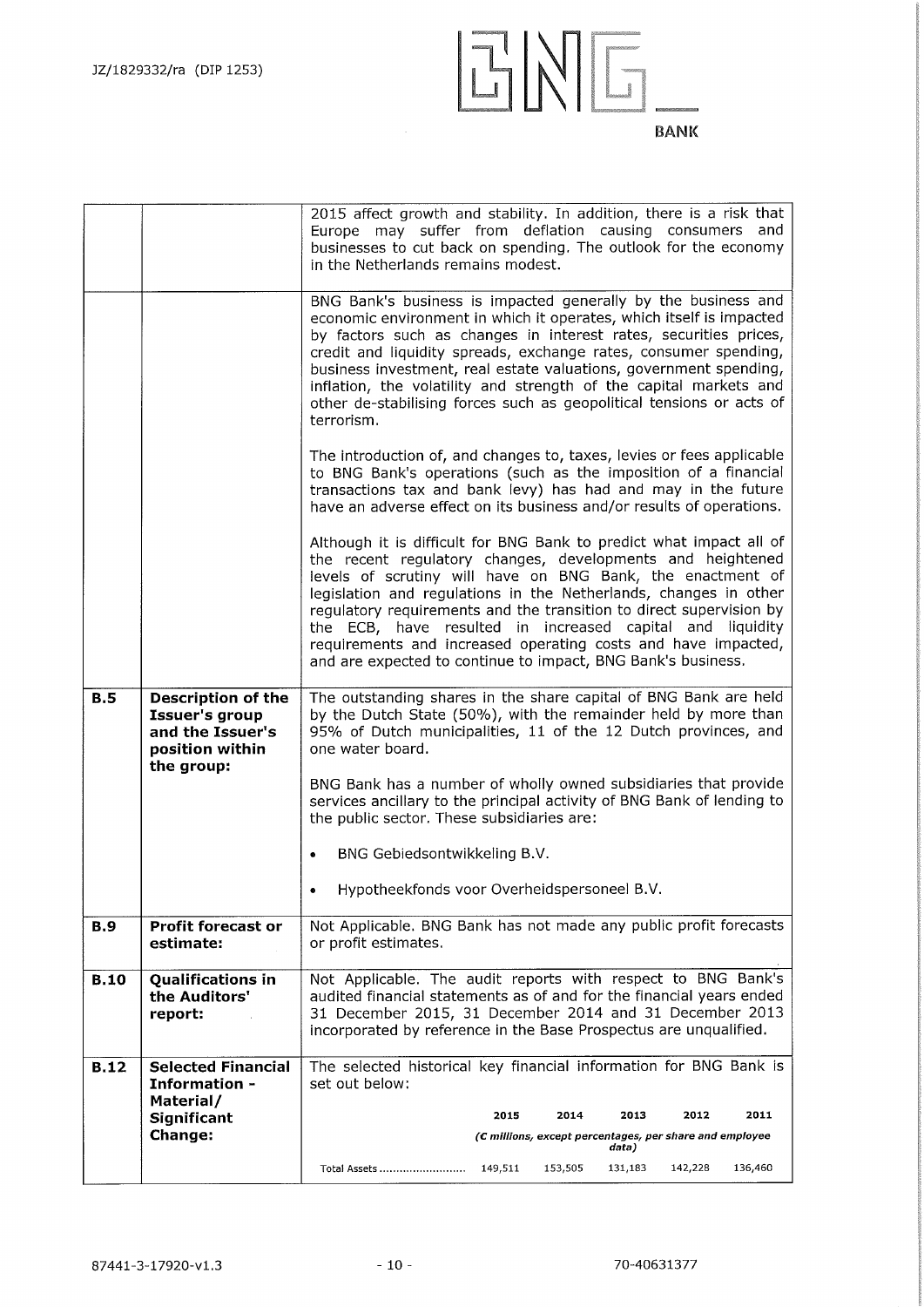EN6.

|             |                                                                             | Loans and Advances                                                                                                                                                                                                                                                                                                                                                                                                                                                                                                                    | 89,366 | 90,732 | 92,074 | 90,725 | 90,775 |
|-------------|-----------------------------------------------------------------------------|---------------------------------------------------------------------------------------------------------------------------------------------------------------------------------------------------------------------------------------------------------------------------------------------------------------------------------------------------------------------------------------------------------------------------------------------------------------------------------------------------------------------------------------|--------|--------|--------|--------|--------|
|             |                                                                             | of which granted to or                                                                                                                                                                                                                                                                                                                                                                                                                                                                                                                | 80,159 | 81,036 | 81,701 | 79,666 | 78,548 |
|             |                                                                             | guaranteed by public<br>authorities                                                                                                                                                                                                                                                                                                                                                                                                                                                                                                   |        |        |        |        |        |
|             |                                                                             | of which reclassified from<br>the financial assets<br>available-for-sale item                                                                                                                                                                                                                                                                                                                                                                                                                                                         | 1,575  | 1,779  | 2,259  | 2,603  | 3,219  |
|             |                                                                             | Shareholders' Equity <sup>1</sup>                                                                                                                                                                                                                                                                                                                                                                                                                                                                                                     | 3,739  | 3,582  | 3,430  | 2,752  | 1,897  |
|             |                                                                             | - Hybrid Capital                                                                                                                                                                                                                                                                                                                                                                                                                                                                                                                      | 424    |        |        |        |        |
|             |                                                                             | Equity per share (in euros) <sup>1</sup>                                                                                                                                                                                                                                                                                                                                                                                                                                                                                              | 67.14  | 64.32  | 61.59  | 49.41  | 34.06  |
|             |                                                                             | Leverage ratio <sup>2</sup>                                                                                                                                                                                                                                                                                                                                                                                                                                                                                                           | 2.6%   | 2.0%   | 2.3%   | 2.0%   | 1.8%   |
|             |                                                                             | Common Equity Tier 1 ratio <sup>2</sup>                                                                                                                                                                                                                                                                                                                                                                                                                                                                                               | 23%    | 24%    | 24%    | 22%    | 20%    |
|             |                                                                             |                                                                                                                                                                                                                                                                                                                                                                                                                                                                                                                                       | 27%    | 24%    | 24%    | 22%    | 20%    |
|             |                                                                             | Profit before tax                                                                                                                                                                                                                                                                                                                                                                                                                                                                                                                     | 314    | 179    | 397    | 460    | 339    |
|             |                                                                             | Net Profit                                                                                                                                                                                                                                                                                                                                                                                                                                                                                                                            | 226    | 126    | 283    | 332    | 256    |
|             |                                                                             | Profit per Share (in euros)                                                                                                                                                                                                                                                                                                                                                                                                                                                                                                           | 4.06   | 2.26   | 5.08   | 5.96   | 4.60   |
|             |                                                                             | Proposed dividend                                                                                                                                                                                                                                                                                                                                                                                                                                                                                                                     | 57     | 32     | 71     | 83     | 64     |
|             |                                                                             | Dividend as a % of<br>Consolidated Net Profit                                                                                                                                                                                                                                                                                                                                                                                                                                                                                         | 25%    | 25%    | 25%    | 25%    | 25%    |
|             |                                                                             | Dividend per share (in<br>euros)                                                                                                                                                                                                                                                                                                                                                                                                                                                                                                      | 1.02   | 0.57   | 1.27   | 1.49   | 1.15   |
|             |                                                                             | Employees (in FTEs) at Year-                                                                                                                                                                                                                                                                                                                                                                                                                                                                                                          | 285    | 278    | 273    | 279    | 278    |
|             |                                                                             | - of which Subsidiaries                                                                                                                                                                                                                                                                                                                                                                                                                                                                                                               | 25     | 27     | 28     | 36     | 41     |
|             |                                                                             | Sickness absence                                                                                                                                                                                                                                                                                                                                                                                                                                                                                                                      | 2.9%   | 2.4%   | 2.8%   | 2.8%   | 2.1%   |
|             |                                                                             | Environment                                                                                                                                                                                                                                                                                                                                                                                                                                                                                                                           |        |        |        |        |        |
|             |                                                                             | CO <sub>2</sub> emissions (total, in<br>tonnes)                                                                                                                                                                                                                                                                                                                                                                                                                                                                                       | 511    | 480    | 560    | 585    | 594    |
|             |                                                                             | Per FTE (in tonnes)                                                                                                                                                                                                                                                                                                                                                                                                                                                                                                                   | 1.8    | 1.7    | 2.1    | 2.1    | 2.1    |
|             |                                                                             | Electricity consumption<br>(MWh)                                                                                                                                                                                                                                                                                                                                                                                                                                                                                                      | 1,593  | 1,564  | 1,480  | 1,401  | 1,362  |
|             |                                                                             | District heating (GJ)                                                                                                                                                                                                                                                                                                                                                                                                                                                                                                                 | 2,473  | 2,220  | 2,939  | 2,326  | 2,123  |
|             |                                                                             | $\mathbf{I}$<br>Excluding hybrid capital.                                                                                                                                                                                                                                                                                                                                                                                                                                                                                             |        |        |        |        |        |
|             |                                                                             | $\mathbf{z}$<br>The solvency ratios (the leverage, BIS Tier 1 and BIS ratios) were calculated and<br>presented in accordance with the applicable Basel II regulations up to and including<br>2013. The CRD IV/CRR regulations apply from 1 January 2014 and the solvency ratios<br>(leverage ratio, Common Equity Tier 1 ratio and Tier 1 ratio) have therefore been<br>calculated and presented on the basis of these regulations, as phased in. The<br>comparative figures have not been adjusted in line with the new regulations. |        |        |        |        |        |
|             |                                                                             | Material/Significant Change                                                                                                                                                                                                                                                                                                                                                                                                                                                                                                           |        |        |        |        |        |
|             |                                                                             | There has been no material adverse change in the prospects of<br>BNG Bank since 31 December 2015.                                                                                                                                                                                                                                                                                                                                                                                                                                     |        |        |        |        |        |
| <b>B.13</b> | <b>Recent material</b><br>events particular<br>to the Issuer's<br>solvency: | Not Applicable. There are no recent events particular to BNG Bank<br>which are to a material extent relevant to the evaluation of BNG<br>Bank's solvency.                                                                                                                                                                                                                                                                                                                                                                             |        |        |        |        |        |
| <b>B.14</b> | Dependency of<br><b>Issuer upon other</b><br>entities within<br>group:      | BNG Bank has a number of wholly owned subsidiaries that provide<br>services ancillary to the principal activity of BNG Bank of lending to<br>the public sector.                                                                                                                                                                                                                                                                                                                                                                       |        |        |        |        |        |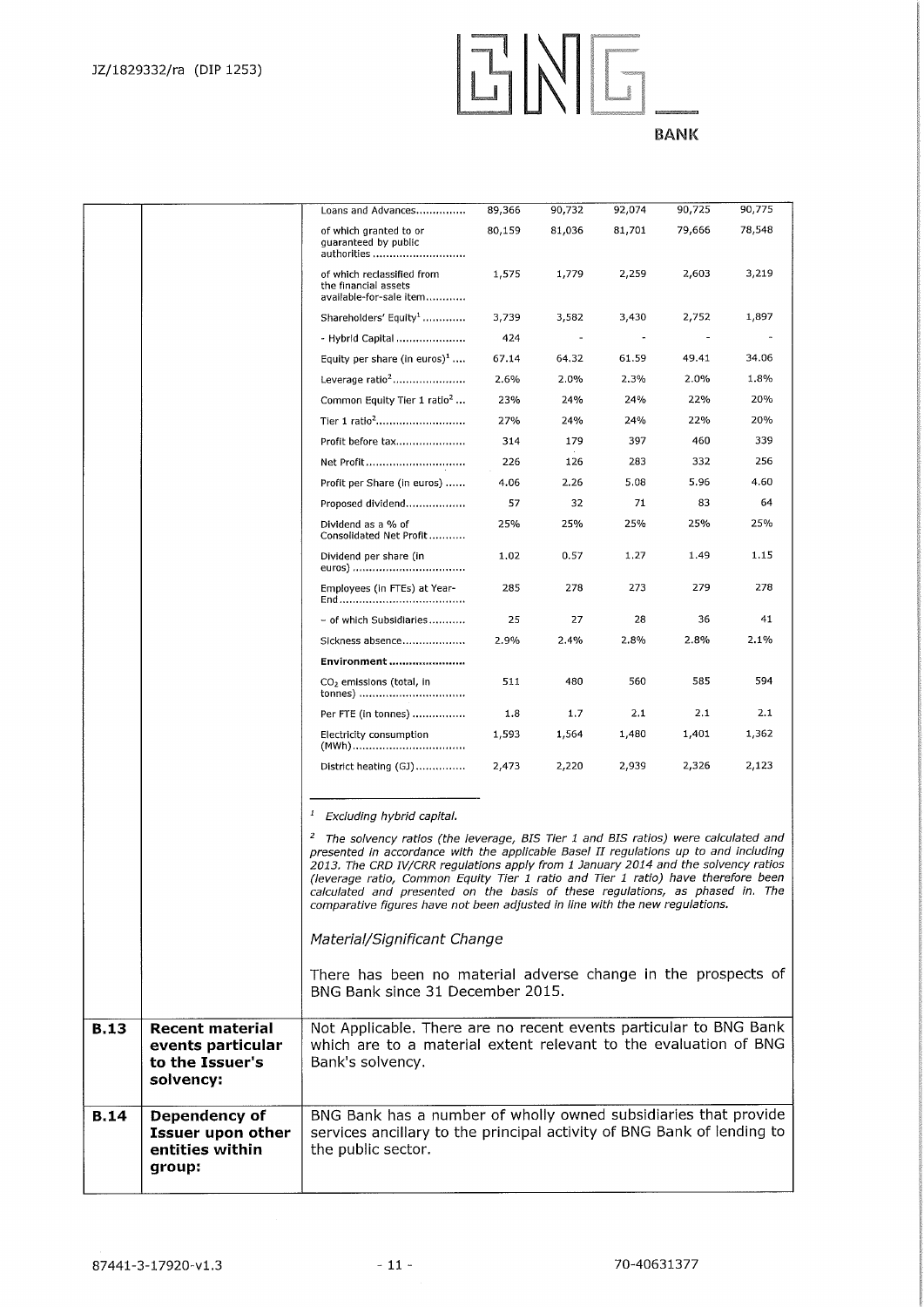

| <b>B.15</b> | Principal<br>activities of the<br><b>Issuer:</b>                                             | BNG Bank is a specialised lender to local and regional authorities<br>as well as to public-sector institutions such as utilities, housing,<br>healthcare, welfare and educational institutions, and is the largest<br>public-sector lender in the Netherlands and the principal bank for<br>the Dutch public sector in terms of loans, advances and inter-<br>governmental money transfers. BNG Bank also provides limited<br>lending to public-private partnerships.                                                                                                                                                                                |  |
|-------------|----------------------------------------------------------------------------------------------|------------------------------------------------------------------------------------------------------------------------------------------------------------------------------------------------------------------------------------------------------------------------------------------------------------------------------------------------------------------------------------------------------------------------------------------------------------------------------------------------------------------------------------------------------------------------------------------------------------------------------------------------------|--|
| <b>B.16</b> | <b>Direct or Indirect</b><br>ownership or<br>control of the<br>Issuer:                       | BNG Bank's shareholders are exclusively Dutch public authorities.<br>The Dutch State's shareholding is 50%, with the remainder held by<br>more than 95% of Dutch municipalities, 11 of the 12 Dutch<br>provinces, and one water board.                                                                                                                                                                                                                                                                                                                                                                                                               |  |
| <b>B.17</b> | <b>Credit ratings</b><br>assigned to the<br>Issuer or its debt<br>securities:                | The Notes are expected to be rated:<br>Standard & Poor's Credit Market Services Europe Limited: AAA<br>Fitch Ratings Limited: AA+<br>Moody's Investors Service Limited: Aaa                                                                                                                                                                                                                                                                                                                                                                                                                                                                          |  |
|             |                                                                                              | <b>Section C - Securities</b>                                                                                                                                                                                                                                                                                                                                                                                                                                                                                                                                                                                                                        |  |
| C.1         | Type and class of<br>the Notes and<br><b>Security</b><br><b>Identification</b><br>Number(s): | Type: debt instruments.<br>The Notes are Fixed Rate Notes and are in bearer form.<br>The Notes are issued as Series Number 1253. The Aggregate<br>Nominal Amount of the Notes is EUR 350,000,000. The Notes will,<br>on a date (the "Exchange Date") which is no sooner than 40 days<br>after 11 July 2016 (the "Issue Date"), be consolidated, become<br>fungible and form a single Series with the existing EUR<br>650,000,000 1.375 per cent. Notes 2015 due 21 October 2030<br>issued by the Issuer on 21 October 2015 as Series No. 1224 (the<br>"Original Notes").                                                                             |  |
|             |                                                                                              | Security Identification Number(s):<br>ISIN Code: Until the Notes are consolidated, become fungible and<br>form a single Series with the Original Notes on the Exchange Date,<br>they will have the temporary ISIN Code XS1443131781;<br>afterwards, the Notes will have the same ISIN Code as the Original<br>Notes, which is XS1309529680.<br>Common Code: Until the Notes are consolidated, become fungible<br>and form a single Series with the Original Notes on the Exchange<br>Date, they will have the temporary Common Code 144313178;<br>afterwards, the Notes will have the same Common Code as the<br>Original Notes, which is 130952968. |  |
| C.2         | <b>Currencies:</b>                                                                           | The Specified Currency of the Notes is Euro ("EUR").                                                                                                                                                                                                                                                                                                                                                                                                                                                                                                                                                                                                 |  |
| C.5         | A description of<br>any restrictions<br>on the free<br>transferability of                    | U.S. Selling Restrictions: Regulation S Category 2; TEFRA D Rules<br>applicable.                                                                                                                                                                                                                                                                                                                                                                                                                                                                                                                                                                     |  |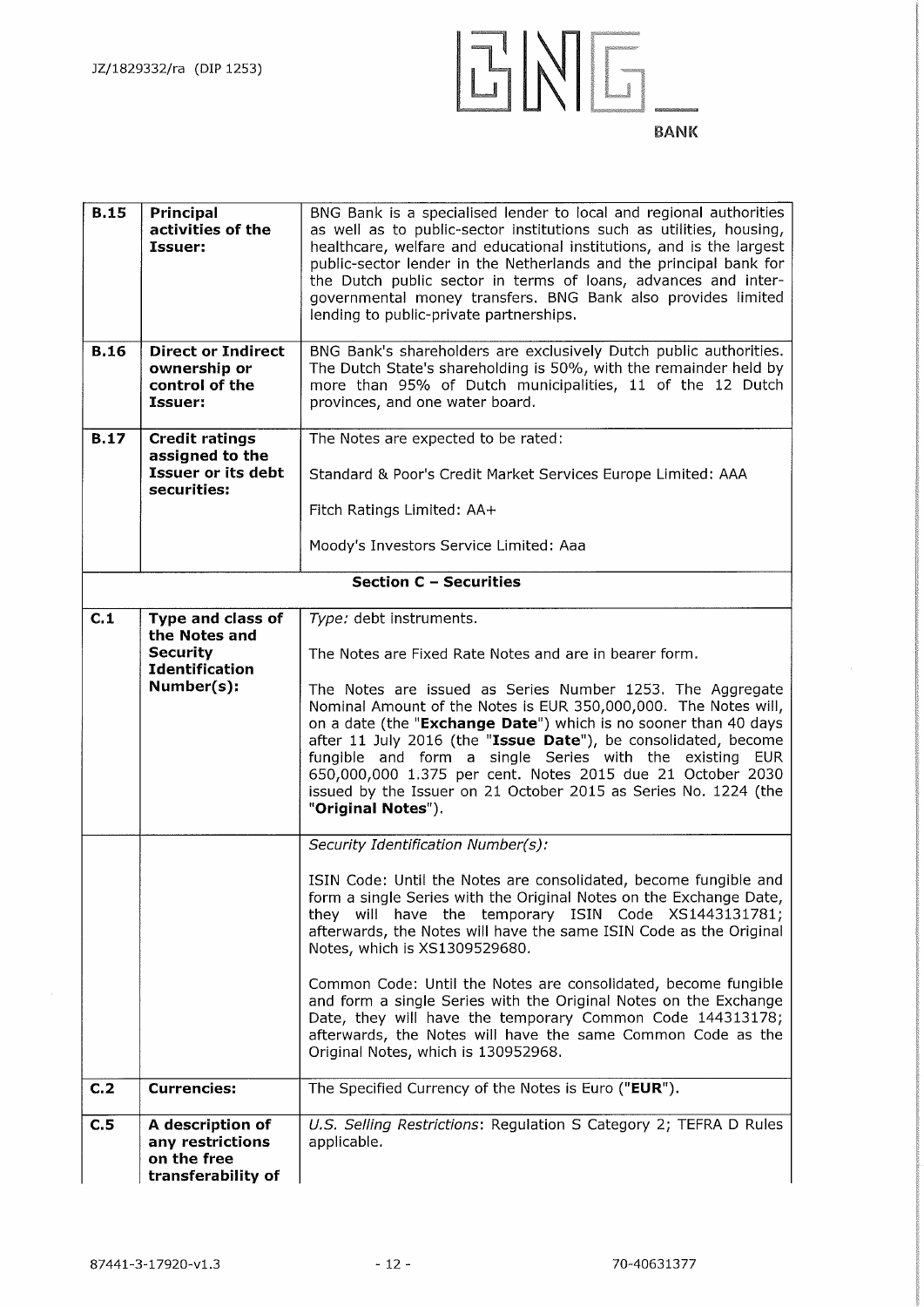

|     | the Notes:                                      |                                                                                                                                                                                                                                                                                                                                                                                                                                                                                                                                                                                                                                                                                                                                                                                                                                                                                                                                                          |
|-----|-------------------------------------------------|----------------------------------------------------------------------------------------------------------------------------------------------------------------------------------------------------------------------------------------------------------------------------------------------------------------------------------------------------------------------------------------------------------------------------------------------------------------------------------------------------------------------------------------------------------------------------------------------------------------------------------------------------------------------------------------------------------------------------------------------------------------------------------------------------------------------------------------------------------------------------------------------------------------------------------------------------------|
| C.8 | <b>Description of the</b><br>rights attached to | Ranking (status)                                                                                                                                                                                                                                                                                                                                                                                                                                                                                                                                                                                                                                                                                                                                                                                                                                                                                                                                         |
|     | the Notes:                                      | The Notes constitute direct and unsecured obligations of the Issuer<br>and rank pari passu without any preference among themselves and<br>with all other present and future unsecured and unsubordinated<br>obligations of the Issuer save for those preferred by mandatory<br>operation of law.                                                                                                                                                                                                                                                                                                                                                                                                                                                                                                                                                                                                                                                         |
|     |                                                 | Negative Pledge                                                                                                                                                                                                                                                                                                                                                                                                                                                                                                                                                                                                                                                                                                                                                                                                                                                                                                                                          |
|     |                                                 | So long as any Notes remain outstanding the Issuer will not secure<br>any other loan or indebtedness represented by bonds, notes or any<br>other publicly issued debt securities which are, or are capable of<br>being, traded or listed on any stock exchange or over-the-counter<br>or similar securities market without securing the Notes equally and<br>rateably with such other loan or indebtedness.                                                                                                                                                                                                                                                                                                                                                                                                                                                                                                                                              |
|     |                                                 | Taxation                                                                                                                                                                                                                                                                                                                                                                                                                                                                                                                                                                                                                                                                                                                                                                                                                                                                                                                                                 |
|     |                                                 | All amounts payable (whether in respect of principal, redemption<br>amount, interest or otherwise), in respect of the Notes, will be<br>made free and clear of and without withholding or deduction for or<br>on account of any present or future taxes, duties, assessments or<br>governmental charges of whatever nature imposed or levied by or<br>on behalf of the Netherlands or any political subdivision thereof or<br>any authority or agency therein or thereof having power to tax,<br>unless the withholding or deduction of such taxes, duties,<br>assessments or charges is required by law. In that event, subject<br>to certain exceptions, the Issuer will pay such additional amounts<br>as may be necessary in order that the net amounts receivable by<br>the Holders after such withholding or deduction shall equal the<br>respective amounts which would have been receivable in the<br>absence of such withholding or deductions. |
|     |                                                 | <b>Events of Default</b>                                                                                                                                                                                                                                                                                                                                                                                                                                                                                                                                                                                                                                                                                                                                                                                                                                                                                                                                 |
|     |                                                 | The Terms and Conditions of the Notes contain the following<br>events of default:                                                                                                                                                                                                                                                                                                                                                                                                                                                                                                                                                                                                                                                                                                                                                                                                                                                                        |
|     |                                                 | (i) if default is made in the payment of any principal or interest<br>due on the Notes or any of them and such default continues for a<br>period of 30 days; or                                                                                                                                                                                                                                                                                                                                                                                                                                                                                                                                                                                                                                                                                                                                                                                          |
|     |                                                 | (ii) if the Issuer fails to perform or observe any of its other<br>obligations under the Notes and (except where such failure is<br>incapable of remedy, when no such notice will be required) such<br>failure continues for a period of 60 days next following the service<br>on the Issuer of notice requiring the same to be remedied; or                                                                                                                                                                                                                                                                                                                                                                                                                                                                                                                                                                                                             |
|     |                                                 | (iii) if any order shall be made by a competent court or other<br>authority or resolution passed for the dissolution or winding-up of<br>the Issuer or for the appointment of a liquidator or receiver of the<br>Issuer or of all or substantially all of its respective assets or if the<br>Issuer enters into a composition with its creditors or a declaration<br>in respect of the Issuer is made to apply the emergency regulation                                                                                                                                                                                                                                                                                                                                                                                                                                                                                                                  |

 $\mathcal{A}^{\mathcal{A}}$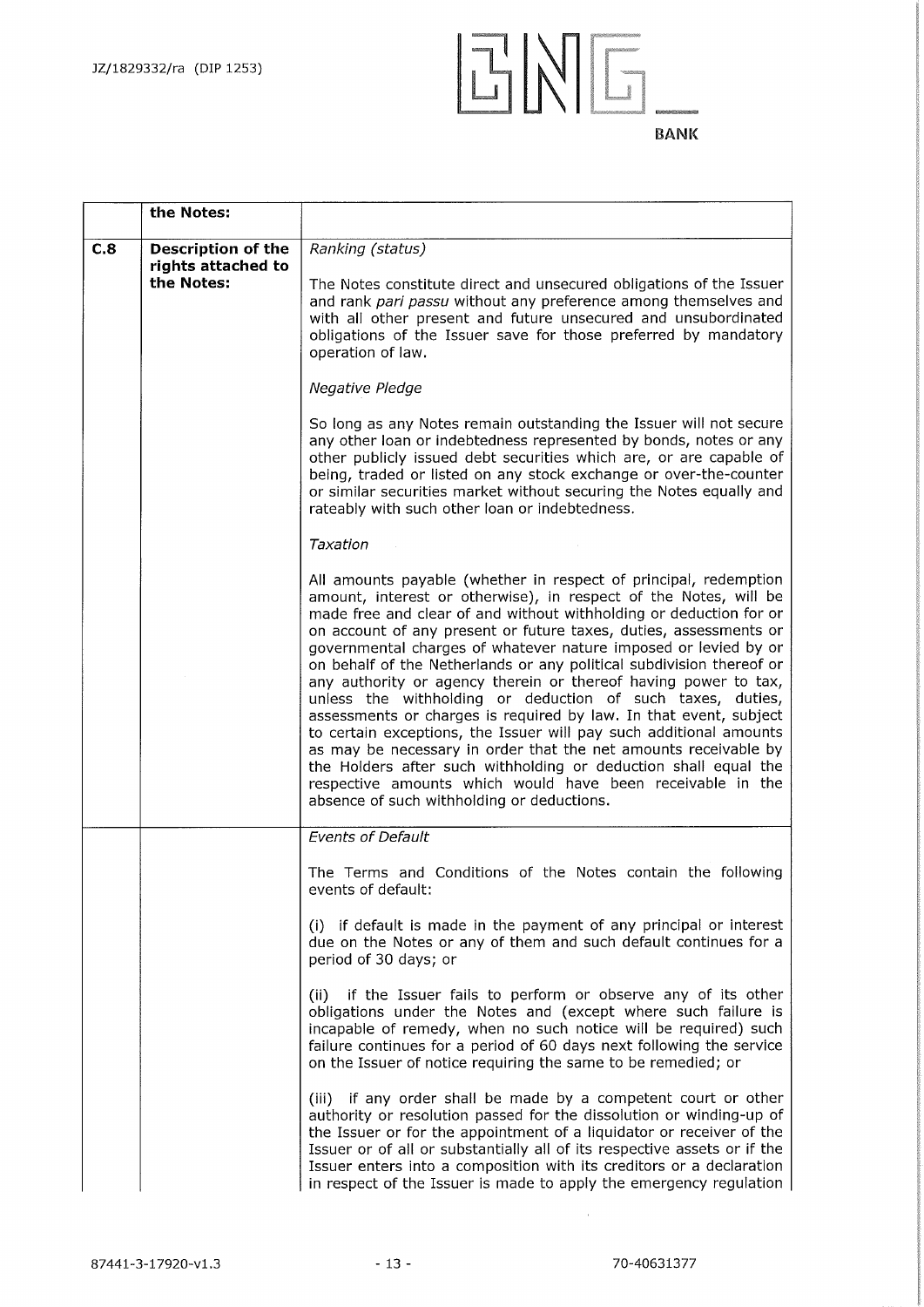

|     |                                                                                     | (noodregeling) under Chapter 3, Section 3.5.5.1 of the Dutch<br>Financial Supervision Act (Wet op het financieel toezicht) as<br>amended, modified or re-enacted from time to time, admits in<br>writing that it cannot pay its debts generally as they become due,<br>initiates a proceeding in bankruptcy, or is adjudicated bankrupt.<br>Meetings<br>Meetings of Noteholders may be convened to consider matters<br>affecting their interests generally. These provisions permit defined<br>majorities to bind all Noteholders including Noteholders who did<br>not attend and vote at the relevant meeting and Noteholders who<br>voted in a manner contrary to the majority.<br>Governing Law<br>The Notes and all related contractual documentation will be<br>governed by, and construed in accordance with, the laws of the<br>Netherlands. |
|-----|-------------------------------------------------------------------------------------|-----------------------------------------------------------------------------------------------------------------------------------------------------------------------------------------------------------------------------------------------------------------------------------------------------------------------------------------------------------------------------------------------------------------------------------------------------------------------------------------------------------------------------------------------------------------------------------------------------------------------------------------------------------------------------------------------------------------------------------------------------------------------------------------------------------------------------------------------------|
| C.9 | Interest, maturity                                                                  | <b>Interest</b>                                                                                                                                                                                                                                                                                                                                                                                                                                                                                                                                                                                                                                                                                                                                                                                                                                     |
|     | and redemption<br>provisions, yield<br>and<br>representative of<br>the Noteholders: | The Notes are Fixed Rate Notes. The Notes bear interest from 21<br>October 2015 at a rate of 1.375 per cent. per annum payable<br>annually in arrear on 21 October in each year. Indication of yield:<br>0.662 per cent. per annum.                                                                                                                                                                                                                                                                                                                                                                                                                                                                                                                                                                                                                 |
|     |                                                                                     | Maturity                                                                                                                                                                                                                                                                                                                                                                                                                                                                                                                                                                                                                                                                                                                                                                                                                                            |
|     |                                                                                     | The maturity date of the Notes is 21 October 2030 (the "Maturity<br>Date"). Unless previously redeemed or purchased and cancelled,<br>the Issuer will redeem the Notes at EUR 1,000 per Calculation<br>Amount in EUR on the Maturity Date.                                                                                                                                                                                                                                                                                                                                                                                                                                                                                                                                                                                                          |
|     |                                                                                     | Early redemption                                                                                                                                                                                                                                                                                                                                                                                                                                                                                                                                                                                                                                                                                                                                                                                                                                    |
|     |                                                                                     | BNG Bank will be permitted to redeem all (but not some only)<br>Notes if, as a result of any change in or amendment to applicable<br>law (which change or amendment is announced and becomes<br>effective on or after the Issue Date of the first Tranche of such<br>Notes), BNG Bank determines that it would or will be required to<br>pay additional amounts in accordance with Condition 8 with respect<br>to payments relating to such Notes.                                                                                                                                                                                                                                                                                                                                                                                                  |
|     |                                                                                     | <b>Issuer Call Option</b>                                                                                                                                                                                                                                                                                                                                                                                                                                                                                                                                                                                                                                                                                                                                                                                                                           |
|     |                                                                                     | Not Applicable.                                                                                                                                                                                                                                                                                                                                                                                                                                                                                                                                                                                                                                                                                                                                                                                                                                     |
|     |                                                                                     | <b>Investor Put Option</b>                                                                                                                                                                                                                                                                                                                                                                                                                                                                                                                                                                                                                                                                                                                                                                                                                          |
|     |                                                                                     | Not Applicable.                                                                                                                                                                                                                                                                                                                                                                                                                                                                                                                                                                                                                                                                                                                                                                                                                                     |
|     |                                                                                     | Representative of the Noteholders                                                                                                                                                                                                                                                                                                                                                                                                                                                                                                                                                                                                                                                                                                                                                                                                                   |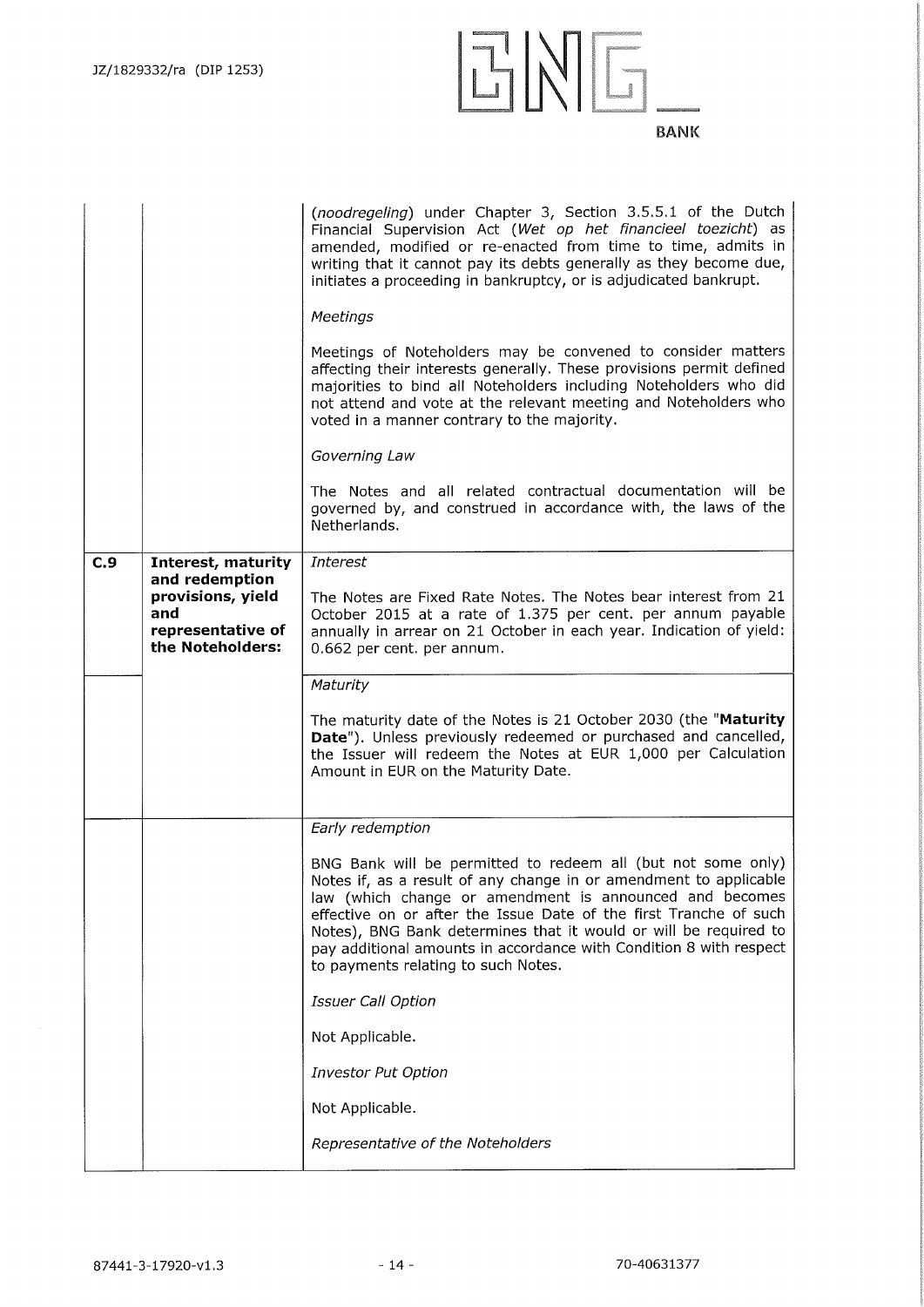

|      |                                                                                   | Not Applicable.                                                                                                                                                                                                                                                                                                                                                                                                                                                                                                                                                                                                                                                                                                                                                                                                                                                                                                                                                           |  |
|------|-----------------------------------------------------------------------------------|---------------------------------------------------------------------------------------------------------------------------------------------------------------------------------------------------------------------------------------------------------------------------------------------------------------------------------------------------------------------------------------------------------------------------------------------------------------------------------------------------------------------------------------------------------------------------------------------------------------------------------------------------------------------------------------------------------------------------------------------------------------------------------------------------------------------------------------------------------------------------------------------------------------------------------------------------------------------------|--|
| C.10 | <b>Derivative</b><br>component in<br>interest<br>payments:                        | Not Applicable. The securities issued under the Programme do not<br>have a derivative component in the interest payment.                                                                                                                                                                                                                                                                                                                                                                                                                                                                                                                                                                                                                                                                                                                                                                                                                                                  |  |
| C.11 | <b>Listing and</b><br>admission to<br>trading:                                    | Application is expected to be made by the Issuer (or on its behalf)<br>for the Notes to be admitted to trading on the regulated market of<br>the Luxembourg Stock Exchange with effect from the Issue Date.                                                                                                                                                                                                                                                                                                                                                                                                                                                                                                                                                                                                                                                                                                                                                               |  |
|      |                                                                                   | The Original Notes have been admitted to trading on the regulated<br>market of the Luxembourg Stock Exchange.                                                                                                                                                                                                                                                                                                                                                                                                                                                                                                                                                                                                                                                                                                                                                                                                                                                             |  |
| C.21 | Market for which<br>a prospectus has<br>been published:                           | See the above element, C.11.                                                                                                                                                                                                                                                                                                                                                                                                                                                                                                                                                                                                                                                                                                                                                                                                                                                                                                                                              |  |
|      |                                                                                   | <b>Section D - Risks</b>                                                                                                                                                                                                                                                                                                                                                                                                                                                                                                                                                                                                                                                                                                                                                                                                                                                                                                                                                  |  |
| D.2  | <b>Key information</b><br>on the key risks<br>that are specific<br>to the Issuer: | By investing in Notes issued under the Programme, investors<br>assume the risk that BNG Bank may become insolvent or otherwise<br>unable to make all payments due in respect of the Notes. There is<br>a wide range of factors which individually or together could result<br>in BNG Bank becoming unable to make all payments due in respect<br>of the Notes. It is not possible to identify all such factors or to<br>determine which factors are most likely to occur. The inability of<br>BNG Bank to pay interest, principal or other amounts on or in<br>connection with any Notes may occur for other reasons. Additional<br>risks and uncertainties not presently known to the Issuer or that it<br>currently believes to be immaterial could also have a material<br>impact on its business operations. BNG Bank has identified a<br>number of factors which could materially adversely affect its<br>business and ability to make payments due under the Notes. |  |
|      |                                                                                   | These factors include:                                                                                                                                                                                                                                                                                                                                                                                                                                                                                                                                                                                                                                                                                                                                                                                                                                                                                                                                                    |  |
|      |                                                                                   | • local and global economic and financial market conditions;                                                                                                                                                                                                                                                                                                                                                                                                                                                                                                                                                                                                                                                                                                                                                                                                                                                                                                              |  |
|      |                                                                                   | the weakening of the nascent economic recovery in Europe;                                                                                                                                                                                                                                                                                                                                                                                                                                                                                                                                                                                                                                                                                                                                                                                                                                                                                                                 |  |
|      |                                                                                   | liquidity risks and adverse capital and credit market conditions;<br>٠                                                                                                                                                                                                                                                                                                                                                                                                                                                                                                                                                                                                                                                                                                                                                                                                                                                                                                    |  |
|      |                                                                                   | volatility in interest rates, credit spreads and markets;                                                                                                                                                                                                                                                                                                                                                                                                                                                                                                                                                                                                                                                                                                                                                                                                                                                                                                                 |  |
|      |                                                                                   | rating downgrades;                                                                                                                                                                                                                                                                                                                                                                                                                                                                                                                                                                                                                                                                                                                                                                                                                                                                                                                                                        |  |
|      |                                                                                   | not all market risks may be successfully managed through<br>derivatives;                                                                                                                                                                                                                                                                                                                                                                                                                                                                                                                                                                                                                                                                                                                                                                                                                                                                                                  |  |
|      |                                                                                   | counterparty risk exposure;                                                                                                                                                                                                                                                                                                                                                                                                                                                                                                                                                                                                                                                                                                                                                                                                                                                                                                                                               |  |
|      |                                                                                   | risk management methods may leave exposure to risk;                                                                                                                                                                                                                                                                                                                                                                                                                                                                                                                                                                                                                                                                                                                                                                                                                                                                                                                       |  |
|      |                                                                                   | operational risk exposure;                                                                                                                                                                                                                                                                                                                                                                                                                                                                                                                                                                                                                                                                                                                                                                                                                                                                                                                                                |  |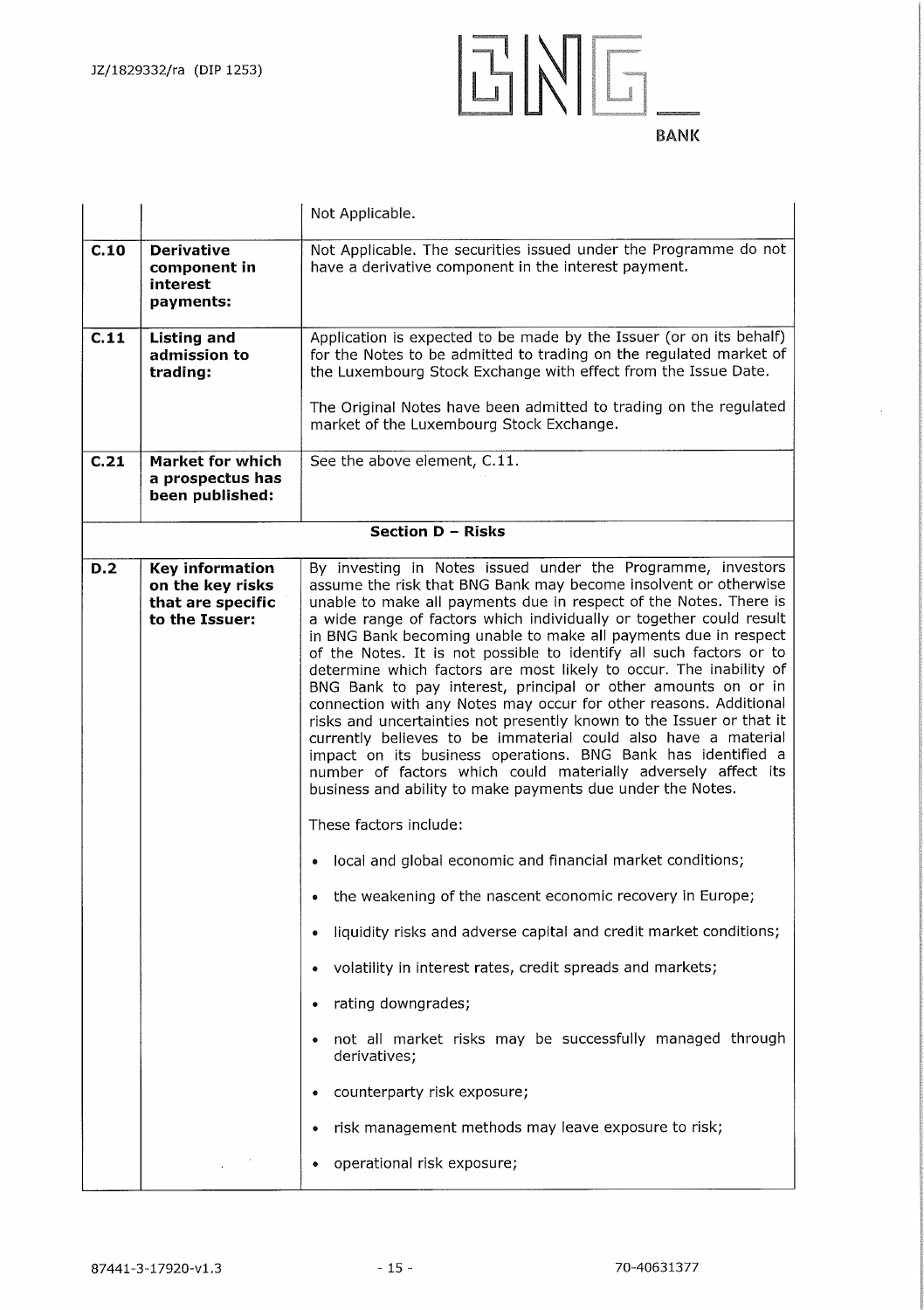



|                          |                                                         | significant regulatory developments and changes in the<br>$\bullet$<br>approach of BNG Bank's regulators;                                            |
|--------------------------|---------------------------------------------------------|------------------------------------------------------------------------------------------------------------------------------------------------------|
|                          |                                                         | amendments to the regulation on Treasury Banking;<br>۰                                                                                               |
|                          |                                                         | failure and inadequacy of IT and other systems; and<br>$\bullet$                                                                                     |
|                          |                                                         | failure and inadequacy of third parties to which it has<br>۰<br>outsourced.                                                                          |
| D.3                      | <b>Key information</b>                                  | There are also risks associated with the Notes. These include:                                                                                       |
|                          | on the key risks<br>that are specific                   | Risks related to the market for the Notes:                                                                                                           |
|                          | to the Notes:                                           | liquidity risk;<br>۰                                                                                                                                 |
|                          |                                                         | exchange rate risk and exchange controls;<br>۰                                                                                                       |
|                          |                                                         | interest rate risk; and<br>۰                                                                                                                         |
|                          |                                                         | credit rating risk.<br>۰                                                                                                                             |
|                          |                                                         | Factors which might affect an investor's ability to make an<br>informed assessment of the risks associated with Notes issued<br>under the Programme. |
|                          |                                                         | Risks related to Notes generally:                                                                                                                    |
|                          |                                                         | modification and waiver of the terms and conditions of the<br>$\bullet$<br>Notes;                                                                    |
|                          |                                                         | adverse tax consequences for the holder of Notes;                                                                                                    |
|                          |                                                         | risks related to Notes held in global form;                                                                                                          |
|                          |                                                         | risks related to restrictions on transfer;<br>۰                                                                                                      |
|                          |                                                         | risks related to nominee arrangements;<br>۰                                                                                                          |
|                          |                                                         | risks related to Notes in New Global Note form;                                                                                                      |
|                          |                                                         | possible change to Dutch law or administrative practice;<br>٠                                                                                        |
|                          |                                                         | implemented and proposed banking legislation for ailing banks;<br>$\bullet$<br>and                                                                   |
|                          |                                                         | legal investment considerations that may restrict certain<br>$\bullet$<br>investors.                                                                 |
| <b>Section E - Offer</b> |                                                         |                                                                                                                                                      |
| E.2b                     | <b>Reasons for the</b><br>offer and use of<br>proceeds: | The net proceeds of the issue of the Notes will be used by the<br>Issuer for general corporate purposes.                                             |